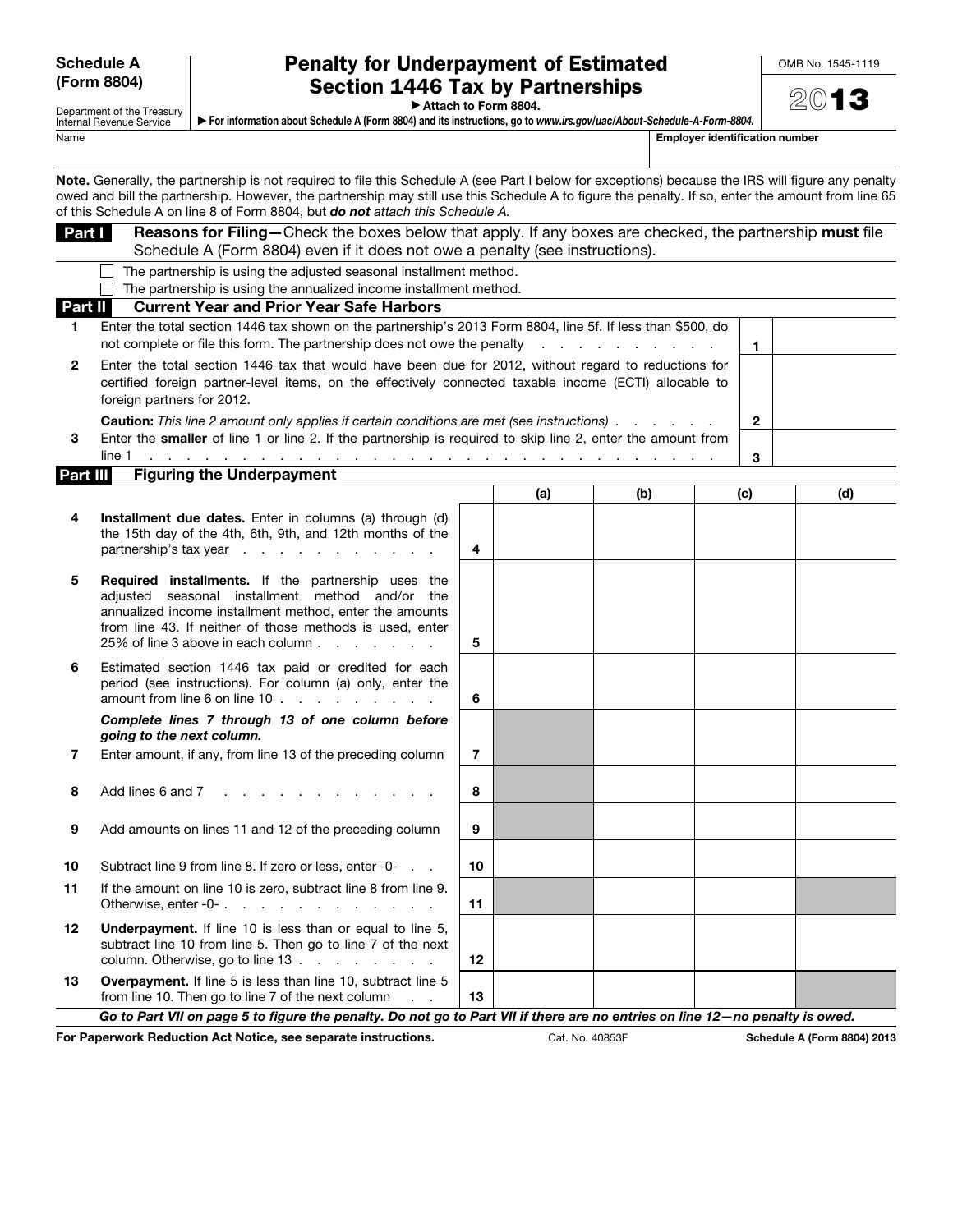|                | Schedule A (Form 8804) 2013                                                                                                                                                                              |                 |                          |                          |                                              | Page 2                    |
|----------------|----------------------------------------------------------------------------------------------------------------------------------------------------------------------------------------------------------|-----------------|--------------------------|--------------------------|----------------------------------------------|---------------------------|
| <b>Part IV</b> | Adjusted Seasonal Installment Method (Caution: Use this method only if the base period percentage for<br>any 6 consecutive months is at least 70%. See instructions.)                                    |                 |                          |                          |                                              |                           |
|                | Check this box if the partnership has elected to attach a schedule<br>that expands lines 15 and 22 through 25 to reflect Regulations<br>section $1.1446-3(a)(2)$ (see instructions) $\ldots$             |                 | (a)<br>First 3<br>months | (b)<br>First 5<br>months | (c)<br>First 8<br>months                     | (d)<br>First 11<br>months |
| 14             | Enter ECTI allocable to all foreign partners for the following periods:                                                                                                                                  |                 |                          |                          |                                              |                           |
| а              | Tax year beginning in 2010                                                                                                                                                                               | 14a             |                          |                          |                                              |                           |
| b              | Tax year beginning in 2011                                                                                                                                                                               | 14b             |                          |                          |                                              |                           |
| c              | Tax year beginning in 2012                                                                                                                                                                               | 14c             |                          |                          |                                              |                           |
| 15             | Enter ECTI allocable to all foreign partners for each period for the<br>tax year beginning in 2013 (see instructions for the treatment of<br>extraordinary items).                                       | 15              |                          |                          |                                              |                           |
| 16<br>a        | Enter ECTI allocable to all foreign partners for the following periods:<br>Tax year beginning in 2010                                                                                                    | 16a             |                          |                          | First 4 months First 6 months First 9 months | Entire year               |
|                |                                                                                                                                                                                                          |                 |                          |                          |                                              |                           |
| b              | Tax year beginning in 2011                                                                                                                                                                               | 16b             |                          |                          |                                              |                           |
| c              | Tax year beginning in 2012                                                                                                                                                                               | 16c             |                          |                          |                                              |                           |
| 17             | Divide the amount in each column on line 14a by the amount in<br>column (d) on line 16a.                                                                                                                 | 17              |                          |                          |                                              |                           |
| 18             | Divide the amount in each column on line 14b by the amount in<br>column (d) on line 16b.                                                                                                                 | 18              |                          |                          |                                              |                           |
| 19             | Divide the amount in each column on line 14c by the amount in<br>column (d) on line 16c.                                                                                                                 | 19              |                          |                          |                                              |                           |
| 20             | Add lines 17 through 19.                                                                                                                                                                                 | 20              |                          |                          |                                              |                           |
| 21             | Divide line 20 by 3.0.                                                                                                                                                                                   | 21              |                          |                          |                                              |                           |
| 22a            | Divide line 15 by line 21.                                                                                                                                                                               | 22a             |                          |                          |                                              |                           |
| b              | Extraordinary items (see instructions).                                                                                                                                                                  | 22 <sub>b</sub> |                          |                          |                                              |                           |
| c              | Combine lines 22a and 22b.                                                                                                                                                                               | 22c             |                          |                          |                                              |                           |
| 23             | Reduction to line 22c amount for state and local taxes under<br>Regulations section 1.1446-6(c)(1)(iii) and for certified foreign<br>partner-level items submitted using Form 8804-C (see instructions). | 23              |                          |                          |                                              |                           |
| 24             | Subtract line 23 from line 22c. If zero or less, enter -0-.                                                                                                                                              | 24              |                          |                          |                                              |                           |
| 25             | Multiply the ECTI on line 24 allocable to non-corporate partners by<br>39.6%. Multiply the ECTI on line 24 allocable to corporate<br>partners by 35%. Then combine the two amounts.                      | 25              |                          |                          |                                              |                           |
| 26a            | Divide the amount in columns (a) through (c) on line 16a by the<br>amount in column (d) on line 16a.                                                                                                     | 26a             |                          |                          |                                              |                           |
| b              | Divide the amount in columns (a) through (c) on line 16b by the<br>amount in column (d) on line 16b.                                                                                                     | 26 <sub>b</sub> |                          |                          |                                              |                           |
| c              | Divide the amount in columns (a) through (c) on line 16c by the<br>amount in column (d) on line 16c.                                                                                                     | 26c             |                          |                          |                                              |                           |
| 27             | Add lines 26a through 26c.                                                                                                                                                                               | 27              |                          |                          |                                              |                           |
| 28             | Divide line 27 by 3.0.                                                                                                                                                                                   | 28              |                          |                          |                                              |                           |
| 29             | Multiply the amount in columns (a) through (c) of line 25 by<br>columns (a) through (c) of line 28. In column (d), enter the amount<br>from line 25, column (d).                                         | 29              |                          |                          |                                              |                           |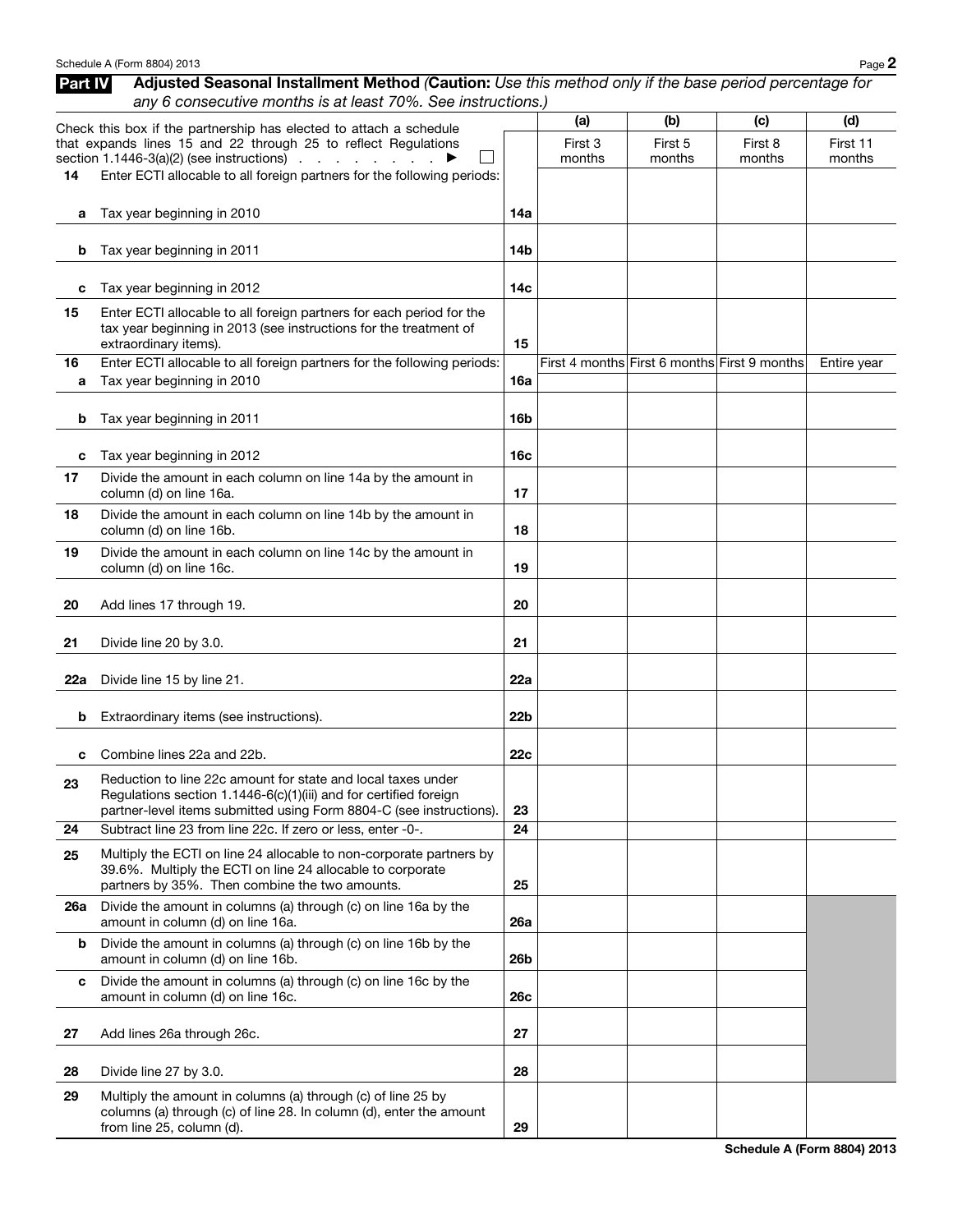Schedule A (Form 8804) 2013 Page 3

## Part V Annualized Income Installment Method

|              |                                                                                                                                                                      |                 | (a)           | (b)    | (c)    | (d)    |
|--------------|----------------------------------------------------------------------------------------------------------------------------------------------------------------------|-----------------|---------------|--------|--------|--------|
|              |                                                                                                                                                                      |                 | First         | First  | First  | First  |
| 30           | Annualization periods (see instructions).                                                                                                                            | 30              | months        | months | months | months |
| 31           | Enter ECTI allocable to all foreign partners for each annualization<br>period (see instructions for the treatment of extraordinary items):                           |                 |               |        |        |        |
| а            | Total ECTI allocable to corporate partners.                                                                                                                          | 31a             |               |        |        |        |
| b            | Total ECTI allocable to non-corporate partners other than on lines<br>31c, 31d, and 31e.                                                                             | 31 <sub>b</sub> |               |        |        |        |
| c            | 28% rate gain (non-corporate partners only).                                                                                                                         | 31 <sub>c</sub> |               |        |        |        |
| d            | Unrecaptured section 1250 gain (non-corporate partners only).                                                                                                        | 31d             |               |        |        |        |
| е            | Adjusted net capital gain (including qualified dividend income and<br>net section 1231 gains) (non-corporate partners only).                                         | 31e             |               |        |        |        |
| 32           | Annualization amounts (see instructions).                                                                                                                            | 32              |               |        |        |        |
| 33           | Annualized ECTI allocable to all foreign partners (see instructions<br>for the treatment of extraordinary items):                                                    |                 |               |        |        |        |
| а            | Total ECTI allocable to corporate partners (multiply line 31a by line<br>$32$ ).                                                                                     | 33а             |               |        |        |        |
| b            | Reduction to line 33a for state and local taxes under Regulations<br>section 1.1446-6(c)(1)(iii) (see instructions).                                                 | 33b             |               |        |        |        |
| с            | Reduction to line 33a for certified foreign partner-level items<br>submitted using Form 8804-C (see instructions).                                                   | 33c             |               |        |        |        |
| d            | Combine lines 33a, 33b, and 33c.                                                                                                                                     | 33d             |               |        |        |        |
| е            | Total ECTI allocable to non-corporate partners other than on lines<br>33i, 33m, and 33q (multiply line 31b by line 32).                                              | <b>33e</b>      |               |        |        |        |
| f            | Reduction to line 33e for state and local taxes under Regulations<br>section 1.1446-6(c)(1)(iii)                                                                     | 33f             |               |        |        |        |
| g            | Reduction to line 33e for certified foreign partner-level items<br>submitted using Form 8804-C.                                                                      | 33 <sub>g</sub> |               |        |        |        |
| h            | Combine lines 33e, 33f, and 33g.                                                                                                                                     | 33h             |               |        |        |        |
| j.           | 28% rate gain allocable to non-corporate partners (multiply line<br>31c by line 32).                                                                                 | 33i             |               |        |        |        |
| j            | Reduction to line 33i for state and local taxes under Regulations<br>section 1.1446-6(c)(1)(iii) (see instructions).                                                 | 33j             |               |        |        |        |
| k.           | Reduction to line 33i for certified foreign partner-level items<br>submitted using Form 8804-C (see instructions).                                                   | 33k             |               |        |        |        |
| L.           | Combine lines 33i, 33j, and 33k.                                                                                                                                     | 331             |               |        |        |        |
|              | m Unrecaptured section 1250 gain allocable to non-corporate<br>partners (multiply line 31d by line 32).                                                              | 33m             |               |        |        |        |
| n            | Reduction to line 33m for state and local taxes under Regulations<br>section 1.1446-6(c)(1)(iii) (see instructions).                                                 | 33n             |               |        |        |        |
| $\mathbf{o}$ | Reduction to line 33m for certified foreign partner-level items<br>submitted using Form 8804-C (see instructions).                                                   | 33 <sub>o</sub> | )  (          |        |        |        |
| р            | Combine lines 33m, 33n, and 33o.                                                                                                                                     | 33p             |               |        |        |        |
| q            | Adjusted net capital gain (including qualified dividend income and<br>net section 1231 gains) allocable to non-corporate partners<br>(multiply line 31e by line 32). | 33q             |               |        |        |        |
| r            | Reduction to line 33q for state and local taxes under Regulations<br>section 1.1446-6(c)(1)(iii) (see instructions).                                                 | 33r             |               |        |        |        |
| s            | Reduction to line 33q for certified foreign partner-level items<br>submitted using Form 8804-C (see instructions).                                                   | 33s             | $\frac{1}{2}$ |        |        |        |
| t            | Combine lines 33q, 33r, and 33s.                                                                                                                                     | 33 <sub>t</sub> |               |        |        |        |
| 34           | Figure the tax on line 33 amounts as follows:                                                                                                                        |                 |               |        |        |        |
| a            | Multiply line 33d by 35%.                                                                                                                                            | 34a             |               |        |        |        |
| b            | Multiply line 33h by 39.6%.                                                                                                                                          | 34b             |               |        |        |        |
| c            | Multiply line 33l by 28%.                                                                                                                                            | 34c             |               |        |        |        |
| d            | Multiply line 33p by 25%.                                                                                                                                            | 34d             |               |        |        |        |
| е            | Multiply line 33t by 20%.                                                                                                                                            | 34e             |               |        |        |        |
| f            | Add lines 34a through 34e.                                                                                                                                           | 34f             |               |        |        |        |

Schedule A (Form 8804) 2013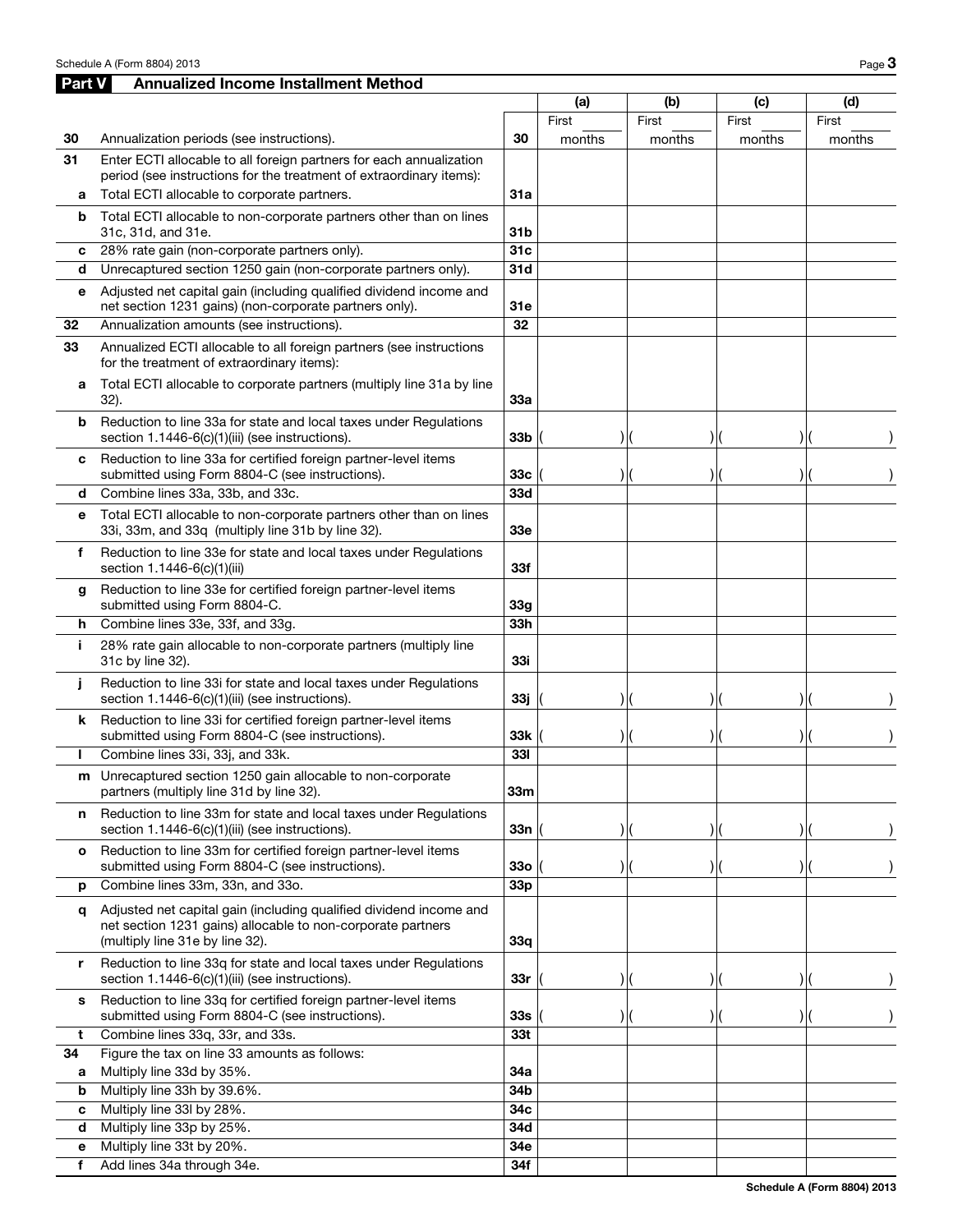Schedule A (Form 8804) 2013 Page 4

| <b>Annualized Income Installment Method</b><br><b>Part V</b> |                                                                                                                                                                                                              |    |                    |                                |                    |                    |  |
|--------------------------------------------------------------|--------------------------------------------------------------------------------------------------------------------------------------------------------------------------------------------------------------|----|--------------------|--------------------------------|--------------------|--------------------|--|
|                                                              |                                                                                                                                                                                                              |    | (a)                | (b)                            | (c)                | (d)                |  |
| 35                                                           | Applicable percentage.                                                                                                                                                                                       | 35 | 25%                | 50%                            | 75%                | 100%               |  |
| 36                                                           | Multiply line 34f by line 35.                                                                                                                                                                                | 36 |                    |                                |                    |                    |  |
| <b>Part VI</b>                                               | <b>Required Installments</b>                                                                                                                                                                                 |    |                    |                                |                    |                    |  |
|                                                              | <b>Note.</b> Complete lines 37 through 43 of one column before completing<br>the next column.                                                                                                                |    | 1st<br>installment | 2 <sub>nd</sub><br>installment | 3rd<br>installment | 4th<br>installment |  |
| 37                                                           | If only Part IV or Part V is completed, enter the amount in each<br>column from line 29 or line 36. If both parts are completed, enter<br>the smaller of the amounts in each column from line 29 or line 36. | 37 |                    |                                |                    |                    |  |
| 38                                                           | Add the amounts in all preceding columns of line 43 (see instructions).                                                                                                                                      | 38 |                    |                                |                    |                    |  |
| 39                                                           | Adjusted seasonal or annualized income installments. Subtract<br>line 38 from line 37. If zero or less, enter -0-.                                                                                           | 39 |                    |                                |                    |                    |  |
| 40                                                           | Enter 25% of line 1 in each column.                                                                                                                                                                          | 40 |                    |                                |                    |                    |  |
| 41                                                           | Subtract line 43 of the preceding column from line 42 of the<br>preceding column.                                                                                                                            | 41 |                    |                                |                    |                    |  |
| 42                                                           | Add lines 40 and 41.                                                                                                                                                                                         | 42 |                    |                                |                    |                    |  |
| 43                                                           | <b>Required installments.</b> Enter the <b>smaller</b> of line 39 or line 42 here<br>and on line 5 (see instructions).                                                                                       | 43 |                    |                                |                    |                    |  |

Schedule A (Form 8804) 2013